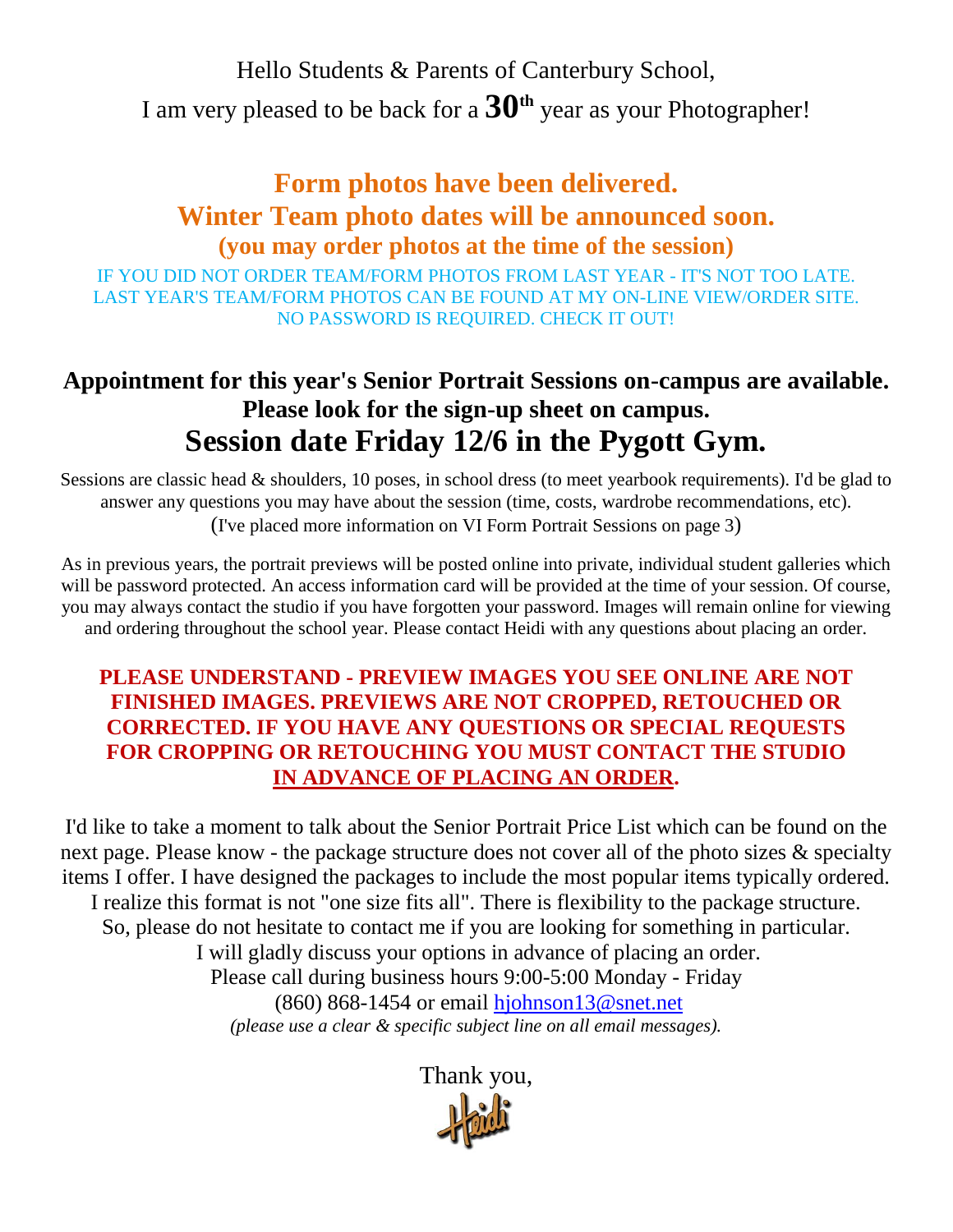## PHOTOGRAPHY BY



**ACKAG TIER 1 \$ 43.00**

## **CANTERBURY SCHOOL PORTRAITS 2019-20**

**10 pose sessions on-campus for only \$39.50**



 **fee includes online posting of previews + your favorite image will receive basic retouching and be published in the yearbook**

#### **CHOOSE ANY ONE OF THE FOLLOWING OPTIONS FOR \$ 43.00**

|  | 1 A            | $1 - 8x10$          |
|--|----------------|---------------------|
|  | 1B             | $2 - 5x7$           |
|  | 1 <sub>C</sub> | 4x5<br>$\mathbf{I}$ |
|  | 1 <sub>D</sub> | 8- dye cut wallets  |

#### **CHOOSE ANY ONE OF THE FOLLOWING OPTIONS FOR \$ 65.50**  $\frac{1}{2}$

| <b>PORTRAIT</b>   |  |
|-------------------|--|
| <b>PACKAGE</b>    |  |
| TIER <sub>2</sub> |  |
|                   |  |
| \$65.50           |  |
|                   |  |

**TIER 3 \$ 92.00**

PORTRAIT PACKAGE **TIER 4 \$ 117.00**

ADD-ON TO YOUR PACKAGE a package first)

### **CHOOSE ANY ONE OF THE FOLLOWING OPTIONS FOR \$ 92.00**

| 3A             | 1-8 $x10$ , 2-5 $x7$ , 8 dye cut wallets |
|----------------|------------------------------------------|
| 3B             | 1-8 $x10$ , 4-4 $x5$ , 8 dye cut wallets |
| 3 <sub>C</sub> | $2 - 8x10$ , $2 - 5x7$                   |
| 3D             | $2 - 8x10$ , 4 - 4x5                     |
| 3E             | 2-8x10, 8 dye cut wallets                |
| 3F             | $1 - 8x10, 4 - 5x7$                      |
| 3G             | $1 - 8x10$ , $8 - 4x5$                   |

#### **CHOOSE ANY ONE OF THE FOLLOWING OPTIONS FOR \$ 117.00**

| 4A | 1-8x10, 2-5x7, 4-4x5, 8 dye cut wallets    |  |
|----|--------------------------------------------|--|
| 4B | 1-8x10, 4-5x7, 8 dye cut wallets           |  |
| 4C | 1-8x10, 8-4x5, 8 dye cut wallets           |  |
| 4D | 2-8x10, 2-5x7, 8 dye cut wallets           |  |
| 4E | $2 - 8x10$ , 4 - $4x5$ , 8 dye cut wallets |  |
| 4F | 3-8x10, 8 dye cut wallets                  |  |
| 4G | $3 - 8x10$ , $2 - 5x7$                     |  |
| 4H | $3 - 8x10$ , $4 - 4x5$                     |  |

#### **ADD-ON TO PACKAGES - MAY NOT BE ORDERED SEPARATELY**

|          | 1-11x14 mounted on artist board | \$68.00  |
|----------|---------------------------------|----------|
|          | 1-16x20 mounted on artist board | \$198.00 |
|          | set of 24 dye cut wallets       | \$60.00  |
| 8        | set of 32 dye cut wallets       | \$75.00  |
| $\Omega$ | set of 40 dye cut wallets       | \$85.00  |

**Portrait Packages include basic retouching (remove minor blemishes, dark circles under eyes). Please contact the studio to discuss fees if more extensive retouching is necessary (remove heavy acne, braces, stray hair, beards, etc.) Payment is due at the time of ordering. CT residents must add 6.35% sales tax. Your order may be picked up at no charge or shipped within the contiguous U.S. for an additional charge.**

**Please visit our website to view samples: [www.photographybyheidijohnson.com](http://www.photographybyheidijohnson.com/) You may contact Heidi with any questions about portraits at (860) 868-1454 or hjohnson13@snet.net**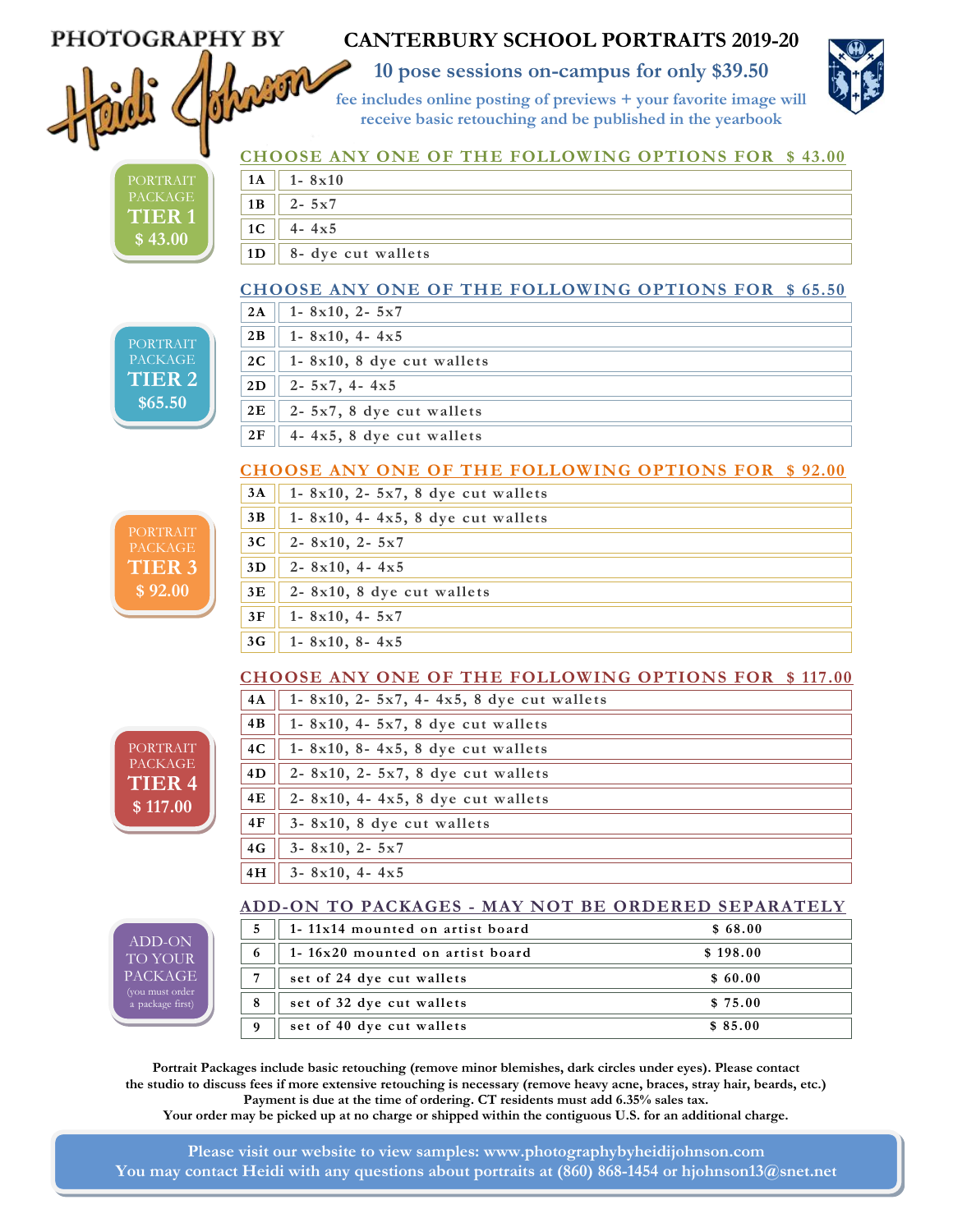

# **Photography by Heidi Johnson will be on the campus of Canterbury School for Portrait Sessions by appointment Friday December 6th from early morning through afternoon in the Pygott Gym.**

Sessions will be offered in 10 minute blocks - 2 students per block. 10- head & shoulder poses will be taken against a traditional studio background. Students must be in school dress. All outfits should be clean & pressed. We recommend girls wear long sleeves. Please avoid bold patterns or stripes. Please do not wear a white shirt or sweater alone. White is very bright and can be a distraction. Boys should wear a shirt, tie, & jacket which fit well and can be buttoned up for a neat appearance. Gentleman should be clean shaven (per school code). Please feel free to express yourself with colors & textures. But understand - trendy outfits can date a portrait. Classic styles are timeless. Please give attention to your hair. We recommend you arrive a few minutes early to check details. It is your responsibility to bring along any make-up or styling products you need. We encourage you to look your best.

Arrangements have been made for a discounted session fee of \$39.50 offered exclusively to Canterbury School Seniors. This fee is for the session time, posting images online, & basic retouching of your favorite pose to be published in the yearbook. This fee will be billed to your Canterbury School Debit Account after the session. Should a retake be necessary for any reason outside of the control of the studio (poor clothing choice, bad hair day, not feeling your best, etc) there will be ONE make-up date t.b.d. Make-up session fee is \$30.00 .

Your portrait previews will be posted at a secure online site for easy & convenient viewing/ordering. The preview images are password protected. No one can access your images without the proper password (which is your Canterbury Student ID #). There are several packages from which to choose. Images will be online through the school year.



www.photographybyheidijohnson.com hjohnson13@snet.net  $(860) 868 - 1454$